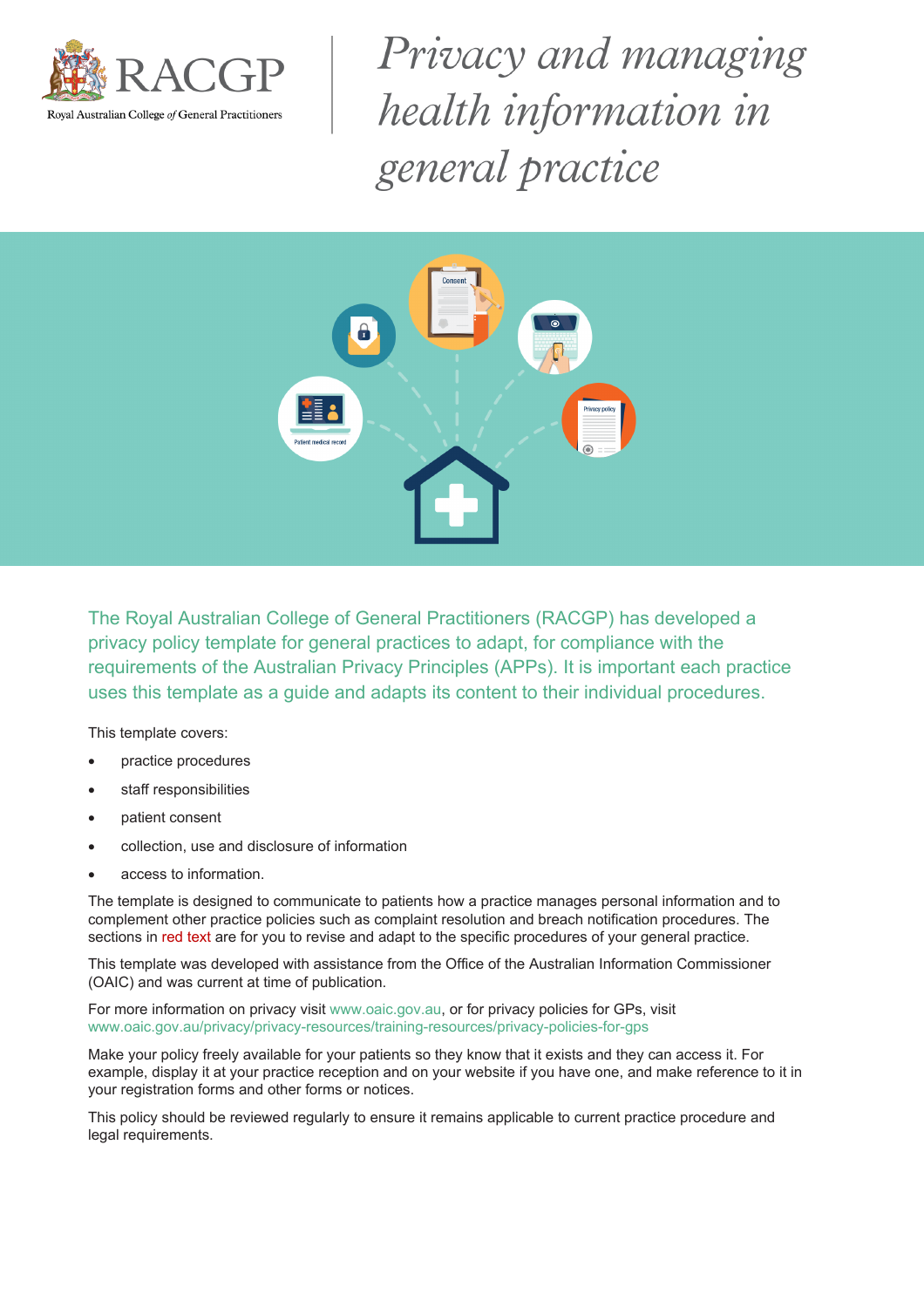# ANNIE LIM FAMILY PRACTICE - privacy policy

Current as of: June 2022

#### **Introduction**

This privacy policy is to provide information to you, our patient, on how your personal information (which includes your health information) is collected and used within our practice, and the circumstances in which we may share it with third parties.

#### Why and when your consent is necessary

When you register as a patient of our practice, you provide consent for our GPs and practice staff to access and use your personal information so they can provide you with the best possible healthcare. Only staff who need to see your personal information will have access to it. If we need to use your information for anything else, we will seek additional consent from you to do this.

#### Why do we collect, use, hold and share your personal information?

Our practice will need to collect your personal information to provide healthcare services to you. Our main purpose for collecting, using, holding and sharing your personal information is to manage your health. We also use it for directly related business activities, such as financial claims and payments, practice audits and accreditation, and business processes (eg staff training).

# What personal information do we collect?

The information we will collect about you includes your:

- names, date of birth, addresses, contact details
- medical information including medical history, medications, allergies, adverse events, immunisations, social history, family history and risk factors
- Medicare number (where available) for identification and claiming purposes
- healthcare identifiers
- health fund details.

#### Dealing with us anonymously

You have the right to deal with us anonymously or under a pseudonym unless it is impracticable for us to do so or unless we are required or authorised by law to only deal with identified individuals.

#### How do we collect your personal information?

Our practice may collect your personal information in several different ways.

- 1. When you make your first appointment our practice staff will collect your personal and demographic information via your registration.
- 2. During the course of providing medical services, we may collect further personal information.
- 3. We may also collect your personal information when you visit our website, make an online appointment.
- 4. In some circumstances personal information may also be collected from other sources. Often this is because it is not practical or reasonable to collect it from you directly. This may include information from:
	- vour quardian or responsible person
	- other involved healthcare providers, such as specialists, allied health professionals, hospitals, community health services and pathology and diagnostic imaging services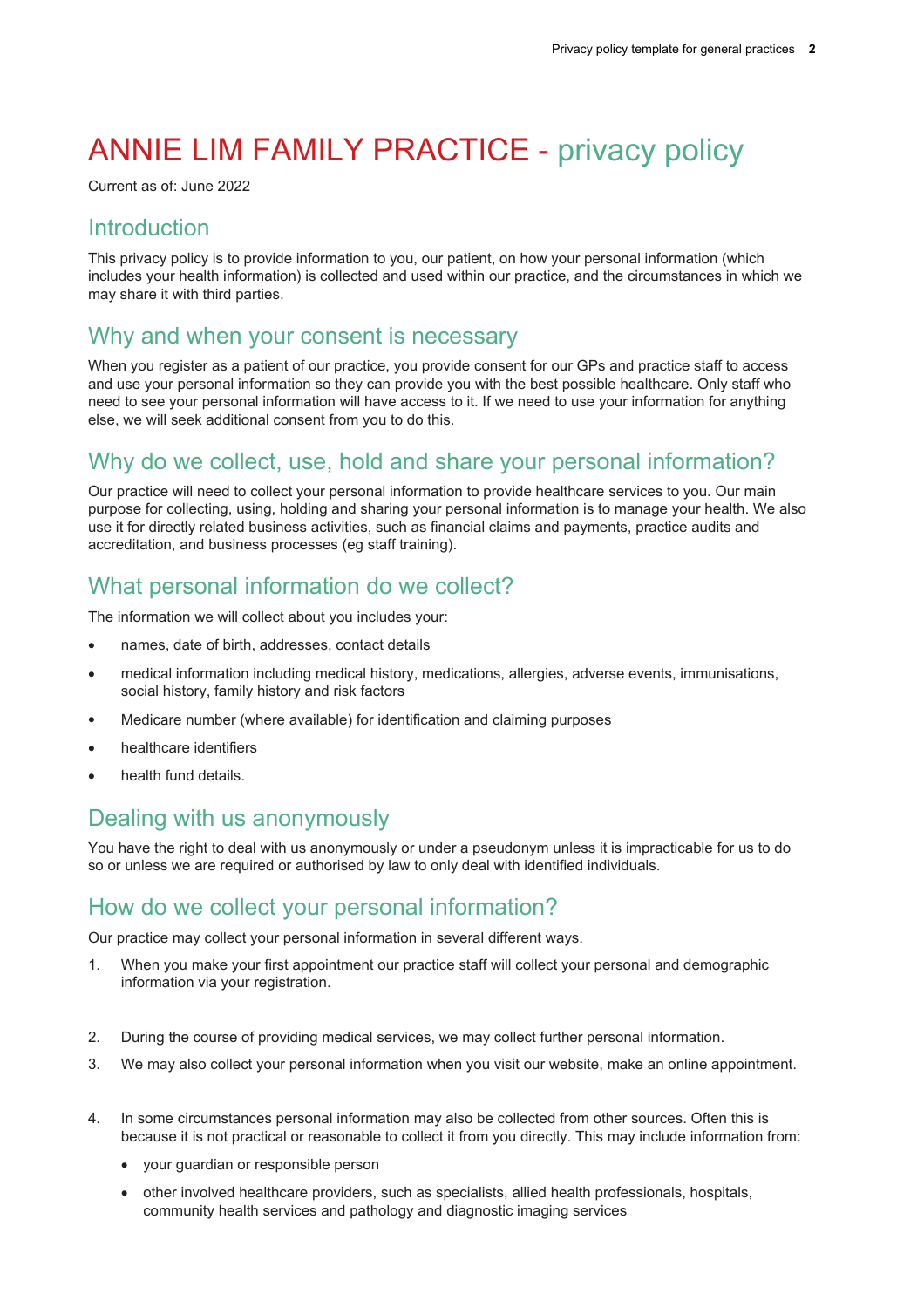your health fund, Medicare, or the Department of Veterans' Affairs (as necessary).

### When, why and with whom do we share your personal information?

We sometimes share your personal information:

- with third parties who work with our practice for business purposes, such as accreditation agencies or information technology providers – these third parties are required to comply with APPs and this policy
	- Whatever the document format, when writing a referral to another healthcare provider, the GP only includes information relevant to the nature of the referral, in just enough detail. The GP also notifies a patient that their health information is being disclosed in the document.
	- At the time of referral, the GP will assist the patient to make informed decisions, by providing information, via explanation or printed matter, about the purpose, importance, benefits and risks related to any investigations or treatments they recommend. They may then document in the patient's health record that they have shared this information.
- with other healthcare providers
- when it is required or authorised by law (eg court subpoenas)
- when it is necessary to lessen or prevent a serious threat to a patient's life, health or safety or public health or safety, or it is impractical to obtain the patient's consent
- to assist in locating a missing person
- to establish, exercise or defend an equitable claim
- for the purpose of confidential dispute resolution process
- when there is a statutory requirement to share certain personal information (eg some diseases require mandatory notification)
- during the course of providing medical services, through, My Health Record (eg via Shared Health Summary, Event Summary).
- Only people who need to access your information will be able to do so. Other than in the course of providing medical services or as otherwise described in this policy, our practice will not share personal information with any third party without your consent.

We will not share your personal information with anyone outside Australia (unless under exceptional circumstances that are permitted by law) without your consent.

Our practice will not use your personal information for marketing any of our goods or services directly to you without your express consent. If you do consent, you may opt out of direct marketing at any time by notifying our practice in writing.

#### How do we store and protect your personal information?

Your personal information may be stored at our practice in various forms.

Our practice stores all personal information securely in electronic format. This can only be accessed by secure individual passwords.

# How can you access and correct your personal information at our practice?

You have the right to request access to, and correction of, your personal information.

Our practice acknowledges patients may request access to their medical records. We require you to put this request in writing and our practice will respond within a reasonable time. Our practice will take reasonable steps to correct your personal information where the information is not